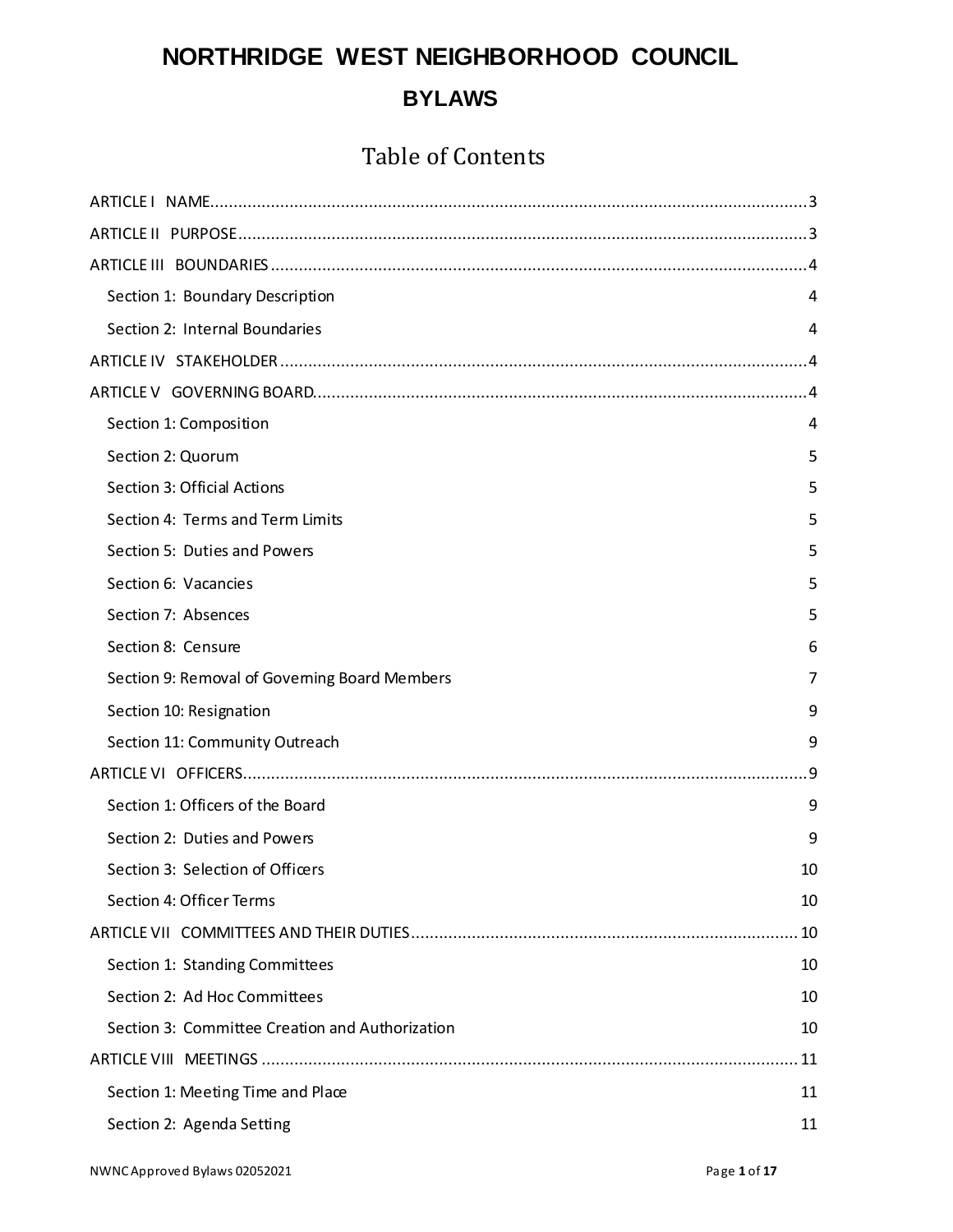| Section 3: Notifications/Postings                                | 11 |
|------------------------------------------------------------------|----|
| Section 4: Reconsideration                                       | 11 |
|                                                                  |    |
|                                                                  |    |
| Section 1: Administration of Election                            | 13 |
| Section 2: Governing Board Structure and Voting                  | 13 |
| Section 3: Minimum Voting Age                                    | 13 |
| Section 4: Method of Verifying Stakeholder Status                | 13 |
| Section 5: Restrictions on Candidates Running for Multiple Seats | 13 |
| Section 6: Other Election Related Language                       | 13 |
|                                                                  |    |
|                                                                  |    |
|                                                                  |    |
|                                                                  |    |
| Section 1: Code of Civility                                      | 14 |
| Section 2: Training                                              | 14 |
| Section 3: Self-Assessment                                       | 15 |
|                                                                  |    |
|                                                                  |    |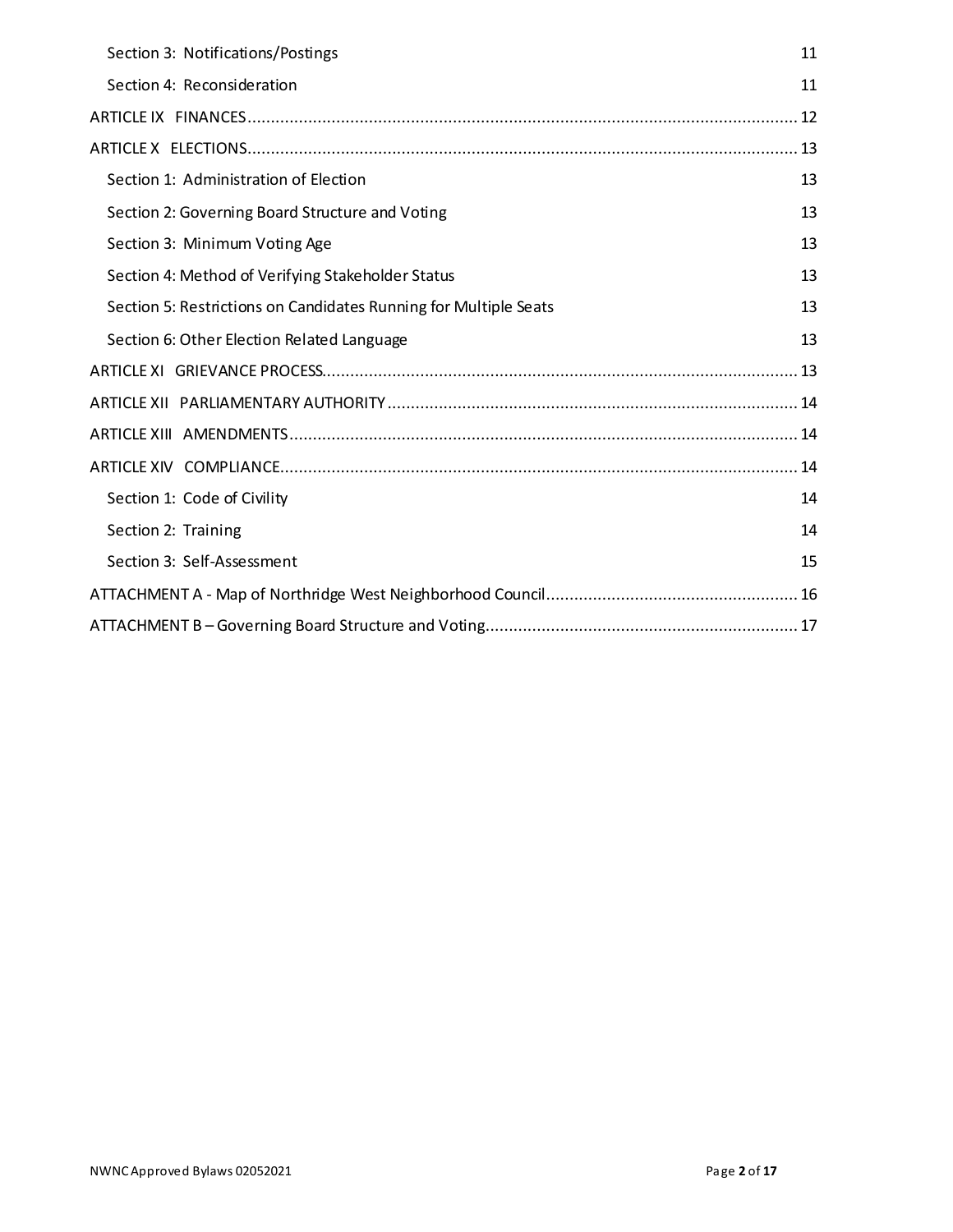#### **ARTICLE I NAME**

<span id="page-2-0"></span>The name of this Neighborhood Council shall be the Northridge West Neighborhood Council ("NWNC").

### **ARTICLE II PURPOSE**

<span id="page-2-1"></span>**Principles of Governance** - The purpose of the NWNC is to participate as a body on issues concerning our neighborhood and regarding the governance of the City of Los Angeles ("City") in a transparent, inclusive, collaborative, accountable, and viable manner.

- A. The **MISSION** of the NWNC is:
	- 1. To provide an inclusive and open forum for public discussion of community issues, and to advise the City on issues concerning City governance, the needs of this neighborhood, the delivery of City services, and on matters of a citywide nature, as they relate to the Stakeholders of the NWNC;
	- 2. To advise the City on issues of interest to the Council, including City governance, the needs of the Council, the delivery of City services to the Council area, and other matters of a City wide nature;
	- 3. To initiate, execute and support projects for the physical, social and cultural improvement of the Council area; and
	- 4. To facilitate communication between the City and Community Stakeholders on issues of concern to the community and/or the Stakeholders.
- B. The **POLICY** of the NWNC is:
	- 1. To respect the diversity, dignity, and expression of views of all individuals, groups, and organizations within the community and/or involved in the NWNC;
	- 2. To remain non-partisan with respect to political party affiliation and inclusive in our operations including, but not limited to, the process of electing or selecting the Board of Directors, Officers, and committee members, as hereinafter set forth;
	- 3. To utilize the Early Notification System (ENS) to inform the Council and Community Stakeholders of matters involving the City and our community in a way that is tailored to provide opportunities for involvement in the decisionmaking process;
	- 4. To encourage all Community Stakeholders to participate in activities of the Council;
	- 5. To prohibit discrimination against any individual or group in our operations on the basis of race, religion, color, creed, national origin, ancestry, sex, sexual orientation, age, disability, marital status, income, homeowner/renter status, or political affiliation; and
	- 6. To have fair, open, and transparent procedures for the conduct of all Council business.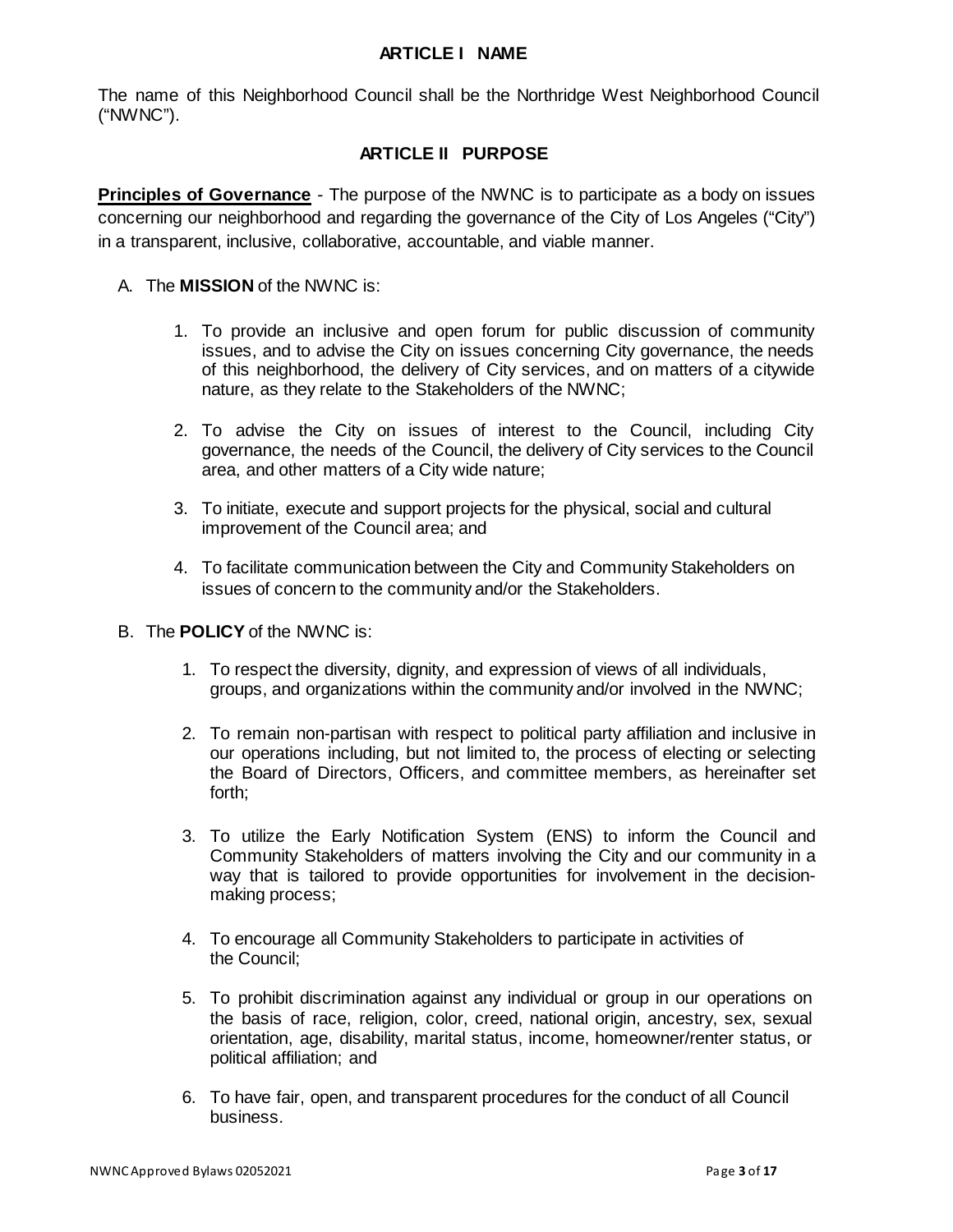#### **ARTICLE III BOUNDARIES**

<span id="page-3-0"></span>The NWNC covers a geographic area described below.

<span id="page-3-1"></span>**Section 1: Boundary Description** - The boundaries about the boundaries of adjacent Neighborhood Councils and include those areas of the City within the following lines of demarcation:

- A. North southern side of the 118 Freeway;
- B. East western side of Reseda Boulevard;
- C. South northern side of Nordhoff Street and Nordhoff Way; and
- D. West eastern side of Corbin Avenue.

Shares Fire Station 70, 9861 Reseda Blvd, Northridge, CA 91324, and Northridge Recreation Center area with Northridge East Neighborhood Council.

The boundaries of NWNC are set forth on Attachment A - Map of the Northridge West Neighborhood Council.

<span id="page-3-3"></span><span id="page-3-2"></span>**Section 2: Internal Boundaries** - Not applicable.

#### **ARTICLE IV STAKEHOLDER**

Neighborhood Council membership is open to all Stakeholders. A "Stakeholder" shall be defined as any individual who:

(1) Lives, works, or owns real property within the boundaries of the neighborhood council; or

(2) Is a Community Interest Stakeholder, defined as an individual who is a member of or participates in a Community Organization within the boundaries of the neighborhood council.

A "Community Organization" is an entity that has continuously maintained a physical street address within the boundaries of the neighborhood council for not less than one year, and that performs ongoing and verifiable activities and operations that confer some benefit on the community within the boundaries of the neighborhood council. A for-profit entity shall not qualify as a Community Organization. Examples of Community Organizations may include Chambers of Commerce, houses of worship or other faith-based organizations, educational institutions, or non-profit organizations.

[The definition of "Stakeholder" and its related terms are defined by City Ordinance and cannot be changed without City Council action. See Los Angeles Administrative Code Section 22.801.1]

#### **ARTICLE V GOVERNING BOARD**

<span id="page-3-4"></span>The Board of Directors ("the Board") shall be the Governing Body of the NWNC within the meaning of that term as set forth in the Plan for a Citywide System of Neighborhood Councils ("The Plan").

<span id="page-3-5"></span>**Section 1: Composition** - The Board shall consist of thirteen (13) Stakeholders elected, selected, or appointed by the Board and/or Community Stakeholders. The composition of the Board shall be as follows:

A. **AT-LARGE**: Eleven (11) board Members shall be elected "at-large", must qualify as those who live, work or own property within the confines of the NWNC.

B. **COMMUNITY INTEREST STAKEHOLDER:** Two (2) Stakeholders who is at least eighteen (18) years of age or older at the time of the election and who lives, works, owns property or claims to be a community interest stakeholder defined as an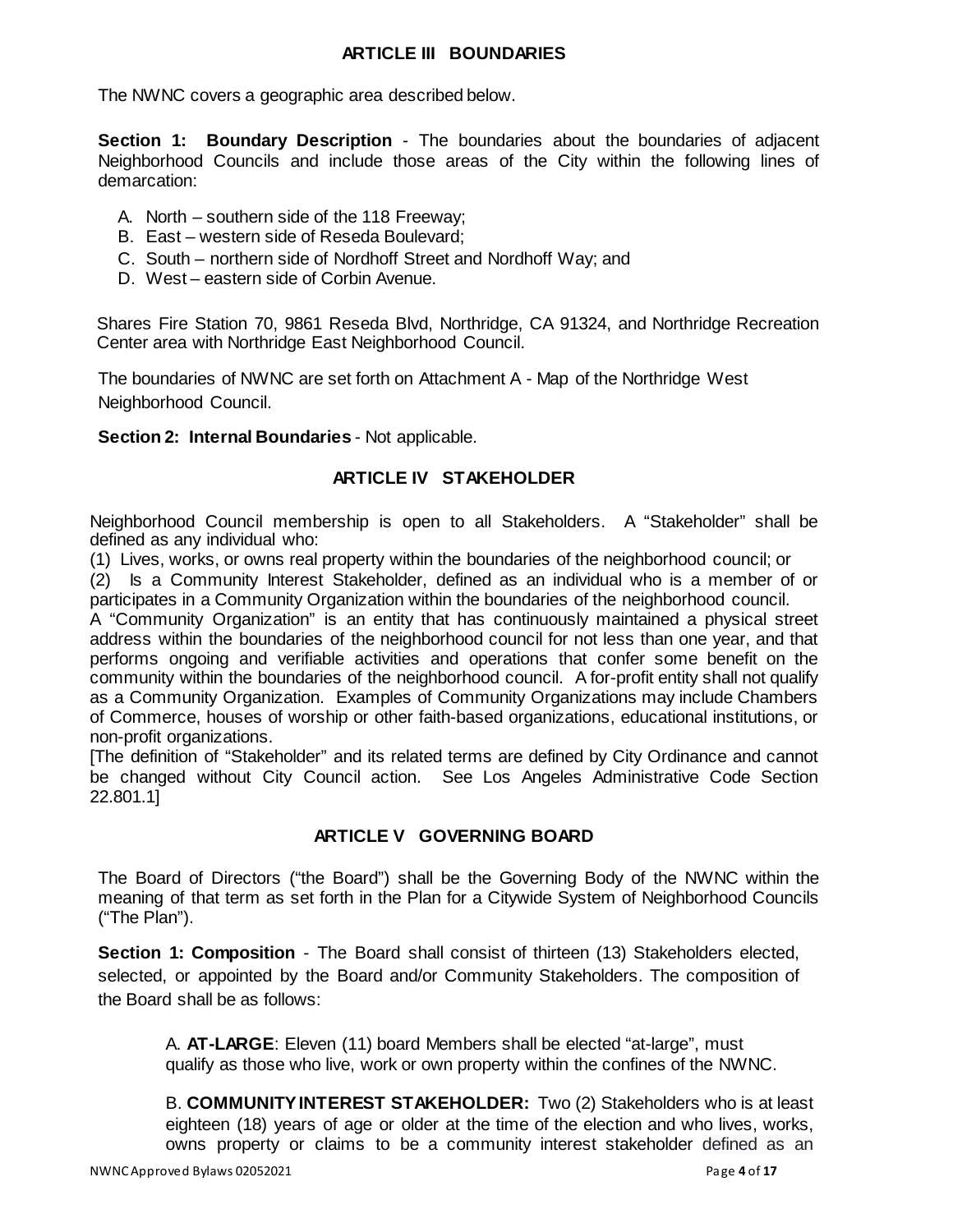individual who is a member of or participates in a Community Organization within the boundaries of the Neighborhood Council.

C. All Board Members shall be at least eighteen (18) years of age.

No single Stakeholder group shall hold a majority of Board seats unless extenuating circumstances exist and are approved by the Department of Neighborhood Empowerment.

<span id="page-4-0"></span>**Section 2: Quorum** - The quorum shall be seven (7) members of the Board. No floating quorums are allowed.

<span id="page-4-1"></span>**Section 3: Official Actions** - A simple majority vote by the Board members present not including abstentions, at a meeting at which there is a quorum shall be required to take official action, unless specified otherwise in these Bylaws.

<span id="page-4-2"></span>**Section 4: Terms and Term Limits** – Board members shall serve a four (4) year staggered term commencing after being seated. There no term limits.

Five (5) At-Large seats, and one (1) Community Interest Stakeholder seat to be up for election in 2019 and six (6) At-Large seats and one (1) Community Interest Stakeholder seat in 2021; and alternating each election period.

<span id="page-4-3"></span>**Section 5: Duties and Powers** - The primary duties of the Board shall be to govern the Council and to carry out its objectives. No individual member of the Board shall speak for the Board or otherwise publicly represent a Board position unless authorized to do so by official action of the Board. The Board may, by official action, delegate to any individual the authority to present before any public body a standing Council position previously adopted by the Board or a statement that the Council has had insufficient time to develop a position or recommendation on a matter before that body. Such authority may be revoked at any time by the Board.

<span id="page-4-4"></span>**Section 6: Vacancies** – Vacancies on the Board shall be filled using the following procedure:

1. President Fills Vacancies with Board Approval

A vacancy on the Board shall be filled by a Stakeholder who satisfies the eligibility requirements for holding the vacated Board seat. The President shall have the discretion to appoint the vacancy from any applicants or among any other qualified Stakeholders at any time, subject to a majority vote of the Board at a public meeting. The appointed applicant's term shall be limited to the term for the vacated seat.

2. In no event shall a vacant seat be filled where a general election is scheduled to occur within sixty (60) days of the date that a written application is presented to the Board.

<span id="page-4-5"></span>**Section 7: Absences** - Any Board Member who misses three (3) regularly scheduled consecutive Neighborhood Council Governing Board Meetings or, optionally, four (4) total Governing Board Meetings during any twelve (12) month period shall be automatically removed from the Board. Each Council Board Member absence shall be recorded in the Council's Meeting Minutes or other manner of Council record keeping, and that, upon missing the required number of Board Meetings for removal, the Council Presiding Officer shall notify the Board Member and provide notice to that Board Member that their seat has been declared vacant. Any meeting of the Board of Northridge West Neighborhood Council scheduled and noticed as per the Brown Act shall constitute a meeting for the purpose of determining Board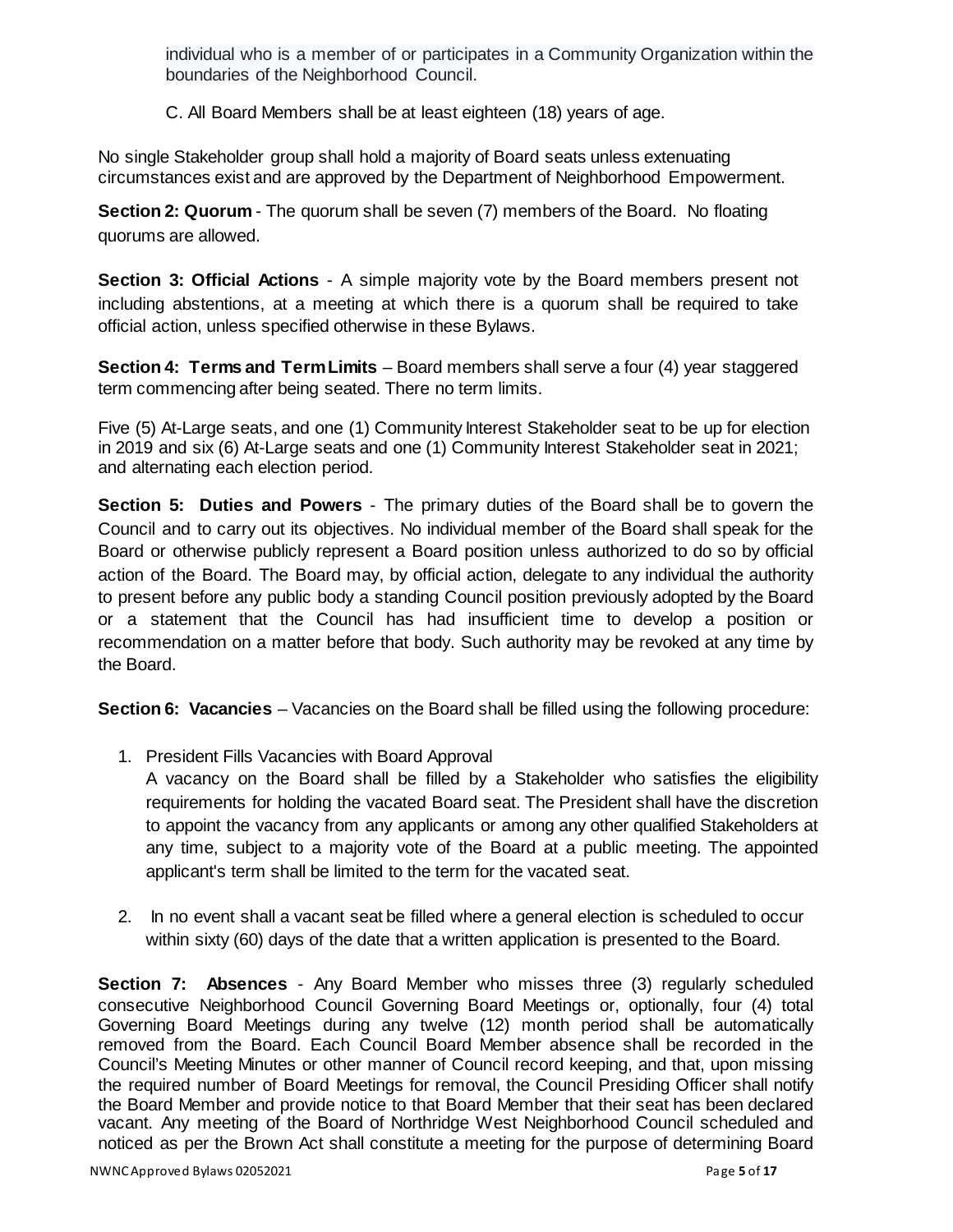Member attendance. However, committee meetings jointly noticed as board of Northridge West Neighborhood Council meetings where the purpose is to have a committee meeting shall not count as board meetings for the purpose of this section. Regular meetings are those regularly scheduled meeting of the board as set forth in the Bylaws or Standing Rules.

Any Executive Committee Member who misses three (3) regularly scheduled consecutive Neighborhood Council Executive Committee Meetings or, optionally, four (4) total Governing Board Meetings during any twelve (12) month period shall be automatically removed from the Executive Committee and be removed from their Executive Committee Office. Each Executive Committee Member absence shall be recorded in the Committee Meeting Minutes or other manner of Council record keeping, and that, upon missing the required number of Executive Committee Meetings for removal, the Council Presiding Officer shall notify the Executive Committee Member and provide notice to that Executive Committee Member that their office has been declared vacant. Any meeting of the Neighborhood Council Governing Board, scheduled and noticed as per the Brown Act, shall constitute a meeting for the purpose of determining Board Member attendance.

<span id="page-5-0"></span>**Section 8: Censure** - The purpose of the censure process is to place a Board member on notice of misconduct and to provide the Board member with an opportunity to correct the misconduct. The Neighborhood Council ("Neighborhood Council") may censure any Board member at a regular or special meeting open to the public following a good-faith determination by the Neighborhood Council Board that the member has engaged in conduct that is contrary to rules and regulations applicable to the Board or that impedes the orderly business of Board operations. Grounds for censure include, but are not limited to, persistent disruptive conduct at meetings, violations or abuses of the Board's bylaws or rules, violations of the Code of Conduct, acting on behalf of the Board without authorization, and misuse or abuse of the censure or removal process by acting in bad faith.

The Board shall use the following procedure when censuring a Board member:

- 1. A motion to censure a Board member may be initiated by any three (3) Board members. Those Board members shall not constitute a majority of the quorum of any Neighborhood Council body, such as a committee. The motion shall be delivered to any officer of the Board or a specific officer or member of the Board as may be specified in the bylaws or standing rules of the Neighborhood Council. The motion shall be in writing and provide the specific facts and grounds for the proposed censure including the date(s) and specific conduct relied upon for the motion. The motion shall not be based upon conclusions, e.g., "for alleged violations of the Code of Conduct" but shall contain factual statements that describe conduct only and is not intended to embarrass or humiliate the board member.
- 2. The Board member, group of Board members or committee responsible for setting the final Board agenda shall include the motion on the agenda of the next regular or special Board meeting scheduled at least thirty (30) days following the delivery of the proposed censure motion.
- 3. The Board member subject to censure shall be given a minimum of thirty (30) days prior-written notice, which may include email sent to the last email address on file with the Neighborhood Council, of any meeting at which the motion to censure will be considered. The notice shall provide the specific facts and grounds for the proposed censure as specified in 1 above. The Board shall also provide a copy of the notice to the Department of Neighborhood Empowerment a minimum of thirty (30) days prior to the meeting at which the motion to censure will be considered.
- 4. The Board member subject to censure shall be given a reasonable opportunity to be heard at the meeting, either orally or in writing, prior to the Board's vote on a motion of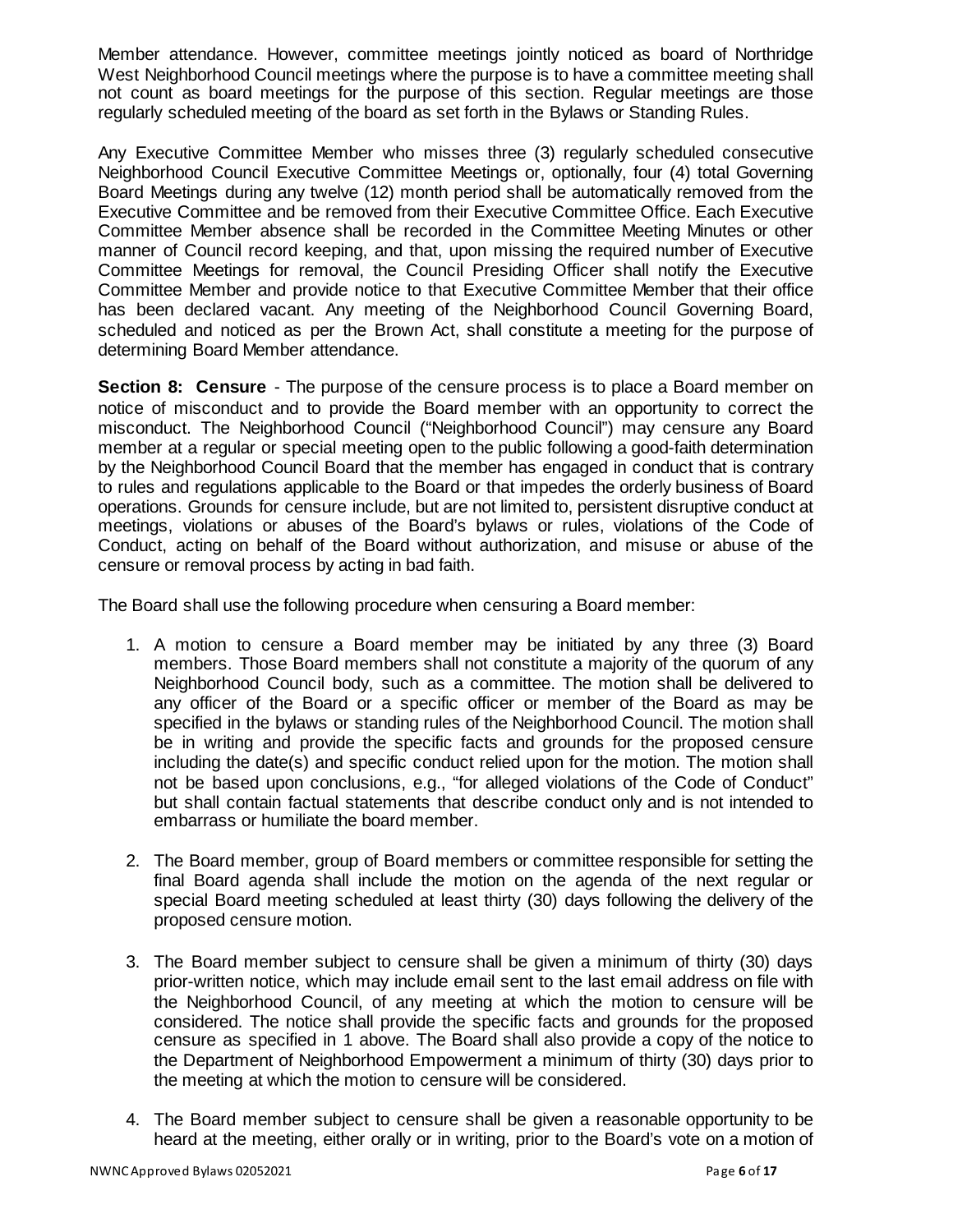censure.

- 5. The Board shall decide by a majority vote of those present and voting whether or not the Board member should be censured. The Board member who is the subject of the censure motion shall not be counted as part of the majority present and voting and shall not be allowed to vote. For the purpose of censure motions, abstentions shall not be counted as votes.
- 6. In no event shall a motion to censure a board member be heard by the Neighborhood Council within sixty (60) days of the next scheduled Board election or selection.

<span id="page-6-0"></span>**Section 9: Removal of Governing Board Members** – Any Board member may be removed by the Neighborhood Council ("Neighborhood Council") for cause, following a good faith determination by the Board that the member has engaged in conduct that is contrary to rules and regulations applicable to the Board or that impedes the orderly business of Board operations. A Board member shall not be subject to removal under this Policy, unless the member has been censured at least once pursuant to the Board of Neighborhood Commissioners' ("Commission") Censure Policy. Grounds for removal include, but are not limited to, persistent disruptive conduct at meetings, violations or abuses of the Board's bylaws or standing rules, violations of the Code of Conduct, acting on behalf of the Board without authorization, and misuse or abuse of the censure or removal processes by acting in bad faith.

The Board shall use the following procedure when removing a Board member:

- 1. A motion to remove a Board member may be initiated by any three (3) Board members. Those Board members shall not constitute a majority of the quorum of any Neighborhood Council body, such as a committee. The proposed motion shall be delivered to any officer of the Board or a specific officer or member of the Board as may be specified in the bylaws or standing rules of the Neighborhood Council. The motion shall be in writing and provide the specific facts and grounds for the proposed removal action including the date(s) and specific conduct relied upon for the motion. The motion shall not be based upon conclusions, e.g., "for alleged violations of the Code of Conduct" but shall contain factual statements that describes conduct only and is not intended to embarrass or humiliate the board member. The motion to remove shall also include a copy of the prior censure motion and the date it was passed.
- 2. The Board member, group of Board members or committee responsible for setting the final Board agenda shall list and briefly describe the motion on the agenda of the next regular or special Board meeting scheduled at least thirty(30) days following the delivery of the proposed removal motion.
- 3. The Board member subject to removal shall be given a minimum of thirty (30) days prior written notice, which may include email sent to the last email address on file with the Neighborhood Council, of any meeting at which a motion to remove will be heard. The notice shall provide the specific facts and grounds for the proposed removal as specified in 1 above. The Board shall also provide a copy of the notice to the Department of Neighborhood Empowerment a minimum of thirty (30) days prior to any meeting at which a motion to remove will be considered.
- 4. The Board member subject to removal shall be given reasonable time to be heard at the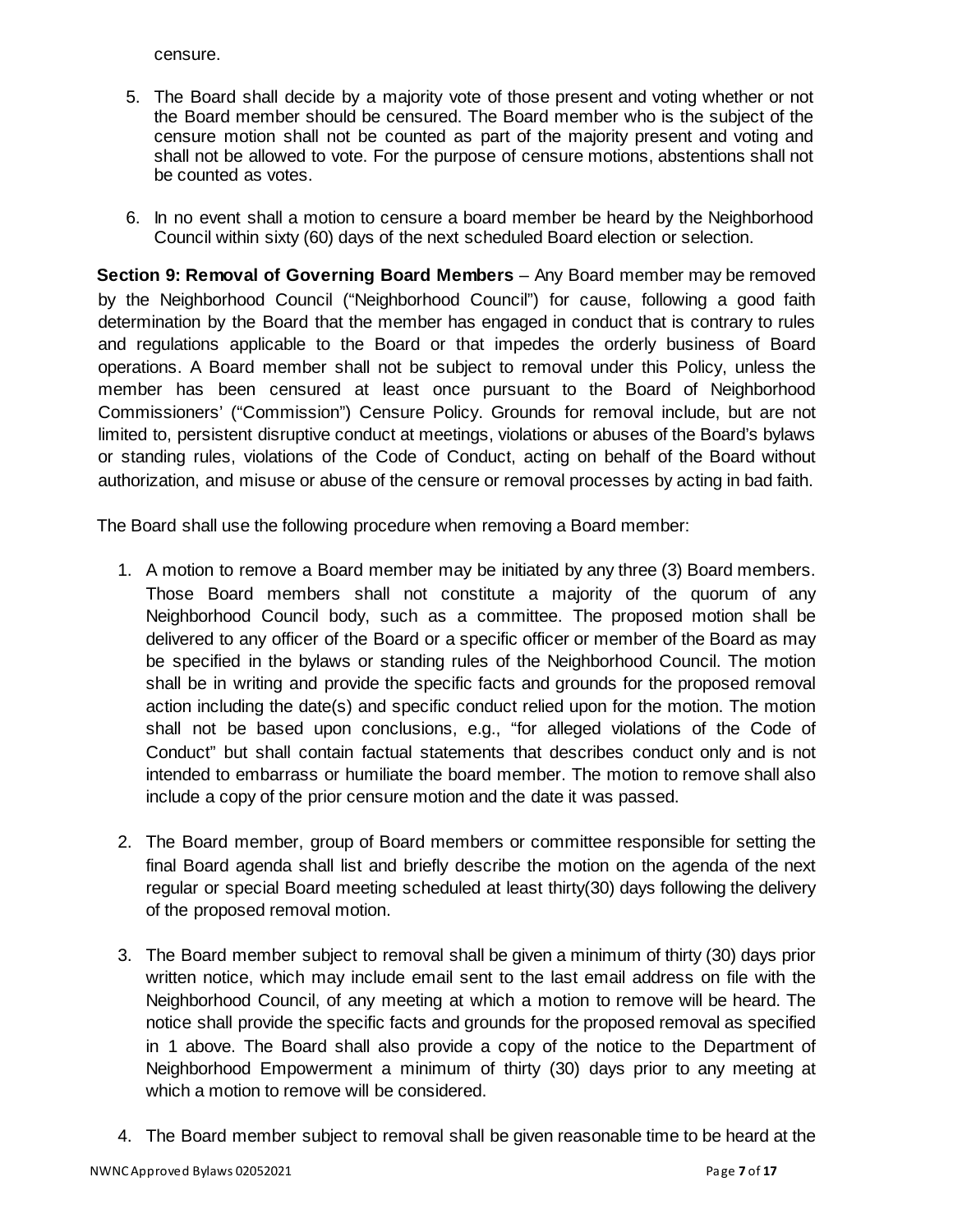meeting, either orally or in writing, prior to the Board's vote on a motion for removal.

- 5. The Board shall decide whether or not the Board member should be removed by an affirmative vote of two-thirds (2/3) of the currently sitting Board members. The Board member who is the subject of the removal motion shall not be allowed to vote and shall not be counted when determining the two-thirds (2/3) majority vote. For the purpose of the removal motion, abstentions shall not be counted as votes.
- 6. In no event shall a motion to remove a Board member be heard by the Neighborhood Council within sixty (60) days of the next election or selection.
- 7. The Commission may review a Neighborhood Council's removal decision if requested to do so by the affected Board member. Once the request is made for the Commission to review the decision to remove, the Neighborhood Council voting to remove the board member may not fill the vacancy created by the removal until the Commission has made a decision on whether the removal was proper or the Commission declines to review the matter. The Commission's decision whether to hear or decline to hear the removal review request shall be sent in writing to the requestor and the Neighborhood Council within 30 days after the request for review is delivered.
- 8. A request for the Commission to review a Neighborhood Council's removal decision shall proceed as follows:
	- a. The request must in writing and must be delivered to the Executive Assistant of the Commission or, in the absence of an Executive Assistant, to the President of the Commission within thirty (30) days of the date of the action by the Neighborhood Council to remove the Board member.
	- b. The request must state the basis for the review. The request shall not cite or present any evidence not considered by the Neighborhood Council but must address only procedural deficiencies.
	- c. If the Commission determines the request for review raises sufficient questions regarding procedural deficiencies and agrees to hear the review, it will be placed on the agenda of a regular or special meeting of the Commission within sixty (60) days of receipt of the request for review.
	- d. At the review, the Commission will determine if the facts as presented support the removal motion and if the procedures set out in this policy were correctly applied.
	- e. If the Commission determines that there were either factual or procedural deficiencies, the Commission may either reinstate the Board member or return the matter to the Neighborhood Council for further consideration.
	- f. If the Commission returns the matter for further consideration and the Neighborhood Council does not act within sixty (60) days of the Commission's decision the Board member will be considered reinstated.
	- g. During the period of appeal the Board member shall not be counted as part of the Board for any quorum and shall not participate in any Board actions.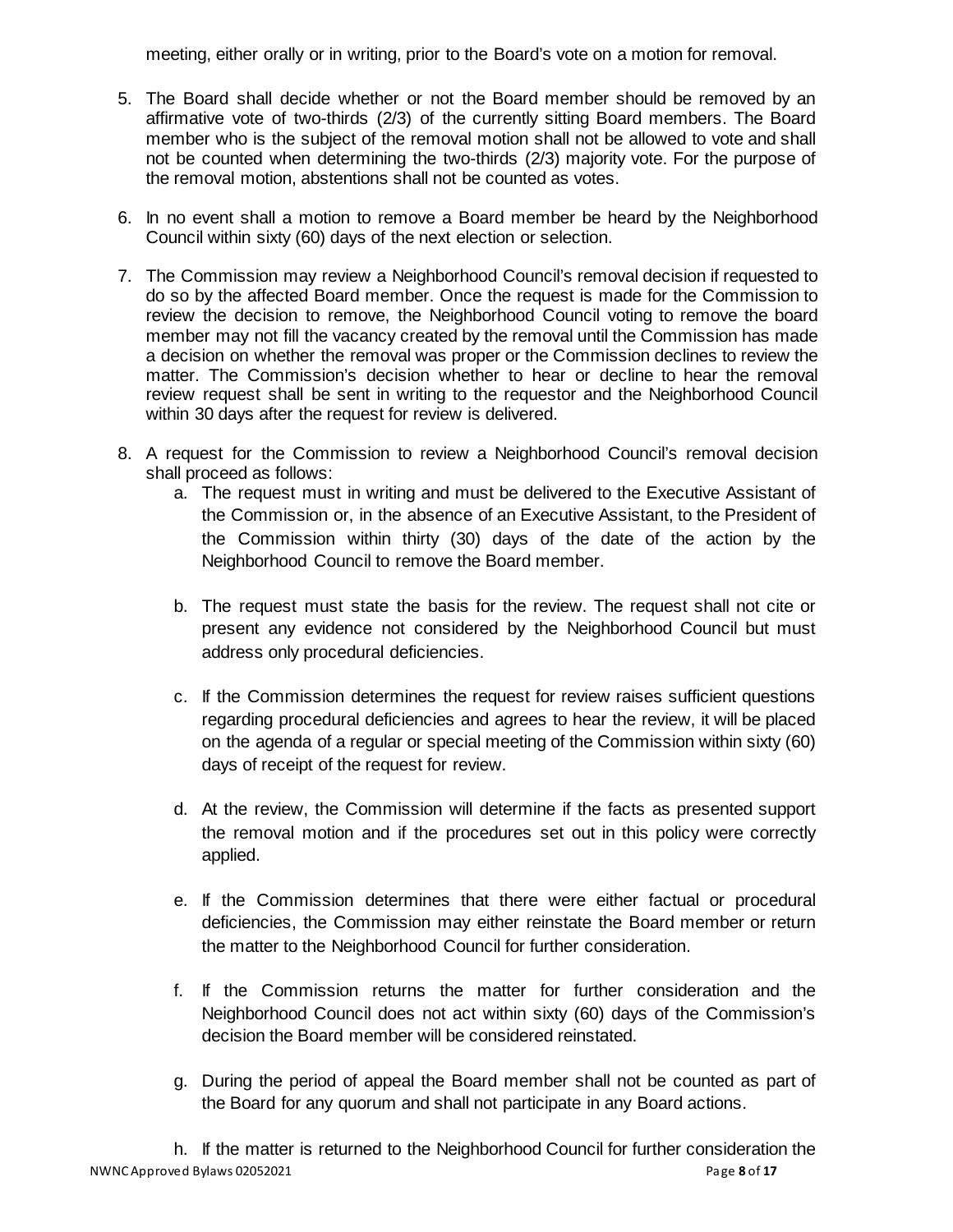Board member shall not be counted as part of the Board for any quorum and shall not participate in any Board actions until the Board takes action as requested by the Commission or until the expiration of the sixty (60) day time period.

9. This policy is not intended to restrict or eliminate a Neighborhood Council's ability to remove or render ineligible to serve, Board members who fail to attend meetings, join committees, maintain their stakeholder status, or perform other duties as may be described in the Neighborhood Council's bylaws and/or standing rules. Nor is it intended to limit a Neighborhood Councils ability to remove committee chairs or committee members according to the Neighborhood Council's bylaws and/or standing rules.

<span id="page-8-0"></span>**Section 10: Resignation –** A Board Member may resign from the Council and the position shall then be deemed vacant. Any Member of the Board who ceases to be a Stakeholder is required to submit his or her resignation to the Board.

<span id="page-8-1"></span>**Section 11: Community Outreach –** The Council shall direct that a system of outreach be instituted to inform Stakeholders as to the existence and activities of the Council, including its Board elections, to find future leaders of the Council, and to encourage all Stakeholders to seek leadership positions within the Council.

The Council shall have a standing Outreach Committee, chaired by the Vice-President (VP) of Outreach which will report its activities and recommendations to the Board monthly at the regular Council Meeting.

The Council shall maintain a web site presence to disseminate information to Council Stakeholders and others interested in the Council. The Vice-President (VP) of Outreach will be primarily responsible for working with the Webmaster in conjunction with the President, or other Outreach Committee member.

Outreach also should be undertaken at public events and shall be coordinated with other Neighborhood Councils when appropriate.

## **ARTICLE VI OFFICERS**

<span id="page-8-3"></span><span id="page-8-2"></span>**Section 1: Officers of the Board** - The officers of the Board ("Officers") shall include the President, Vice President of Administration, Vice President of Outreach and Communications, Secretary, and Treasurer. The Executive Committee: President, Vice-President for Administration, and Vice-President of Outreach and Communications.

<span id="page-8-4"></span>**Section 2: Duties and Powers** - The duties of all Officers are as follows and also may include such additional duties as may be adopted by official action of the Board:

A. **PRESIDENT**: The President shall preside at all meetings and direct all activities of the NWNC; chair Executive Committee meetings; represent the interests of the NWNC before the City Council and City Departments, boards and commissions, or delegate such representation as warranted; serve as a spokesperson for the NWNC in the press and before other neighborhood councils and/or the public, and appoint Committee chairs as necessary subject to confirmation by a majority vote of the Board.

NWNC Approved Bylaws 02052021 **Page 9** of 17 B. **VICE-PRESIDENT OF ADMINISTRATION**: shall serve in place of the President in that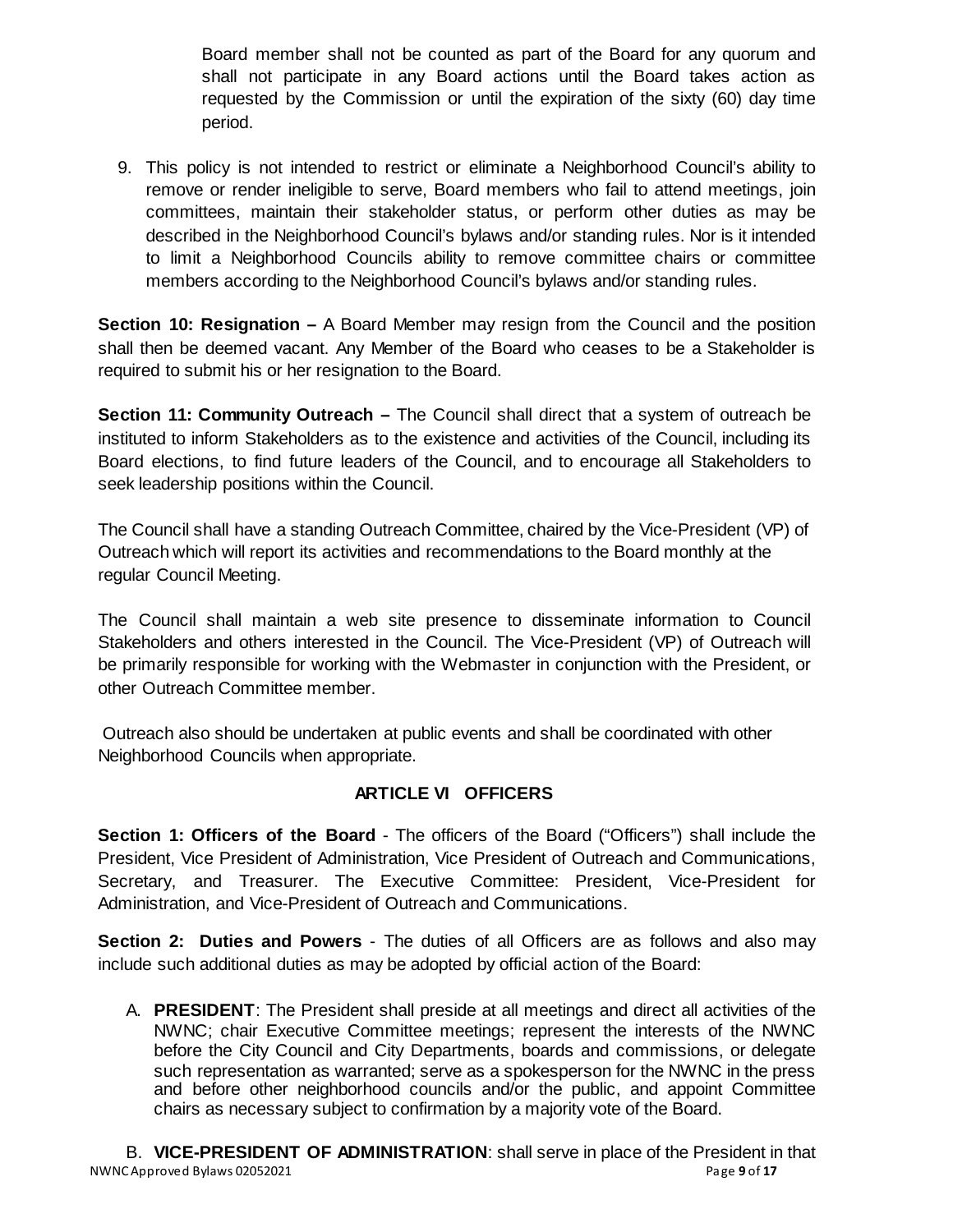person's absence and be responsible for the operational, administrative, and logistical needs of the council. Other specific duties may be determined by the board.

- C. **VICE-PRESIDENT OIF OUTREACH AND COMMUNICATION:** This individual shall coordinate the NWNC's external communications and outreach activities. Other specific duties may be determined by the Board.
- D. **SECRETARY:** The Secretary shall keep minutes of all Board meetings. An Alternate Secretary may be appointed by the Board to serve in the absence of the Secretary as needed. Unless the person serving as Alternate Secretary is already a Board member, he or she shall not have any of the rights of a Board member, including the right to vote on matters before the Board.
- E. **TREASURER:** The Treasurer shall maintain the records of the Council's finances and books of accounts and perform other duties in accordance with the City Clerk's NC Funding Program policies and procedures.
- <span id="page-9-0"></span>**Section 3: Selection of Officers** - Officer Positions shall be filled annually, at the first official Board meeting following their election or selection in Board election years, and at July meeting of the Board in non-election years. The election of the executive committee will be facilitated by the Department of Neighborhood Empowerment or their designated representatives.

<span id="page-9-1"></span>**Section 4: Officer Terms** - The Officers shall serve one (1) year terms, or until the new board is seated and serve at the pleasure of the Board. They may stand for reelection annually.

## **ARTICLE VII COMMITTEES AND THEIR DUTIES**

<span id="page-9-2"></span>All Standing and Ad Hoc Committees shall be established by the Board. Suggestions for Committees may come from Stakeholders or from members of the Board, and all such suggestions shall be voted upon by the Board.

<span id="page-9-3"></span>**Section 1: Standing Committees** – The Standing Committees of the NWNC are: The Executive Committee, Budget and Finance Committee, Community Outreach Committee, Beautification Committee, Planning/Land Use/Zoning Committee, Elections Committee, Education Committee, Public Safety Committee, Homelessness Committee, Government Affairs Committee, and the Bylaws Committee.

<span id="page-9-4"></span>**Section 2: Ad Hoc Committees** – The Board may create Ad Hoc Committees as needed to deal with temporary issues.

#### <span id="page-9-5"></span>**Section 3: Committee Creation and Authorization**

A. **Committee Authority** – All committee recommendations shall be brought back to the full Board for discussion and action.

B. **Committee Structure** – With the exception of the Executive Committee, Committee members shall be appointed by the President and ratified by the Board. Standing Committees shall be comprised of at least two (2) Board members and may include any interested Stakeholders. Ad Hoc Committees shall be comprised of three (3) or less Board members and may include any interested Stakeholders.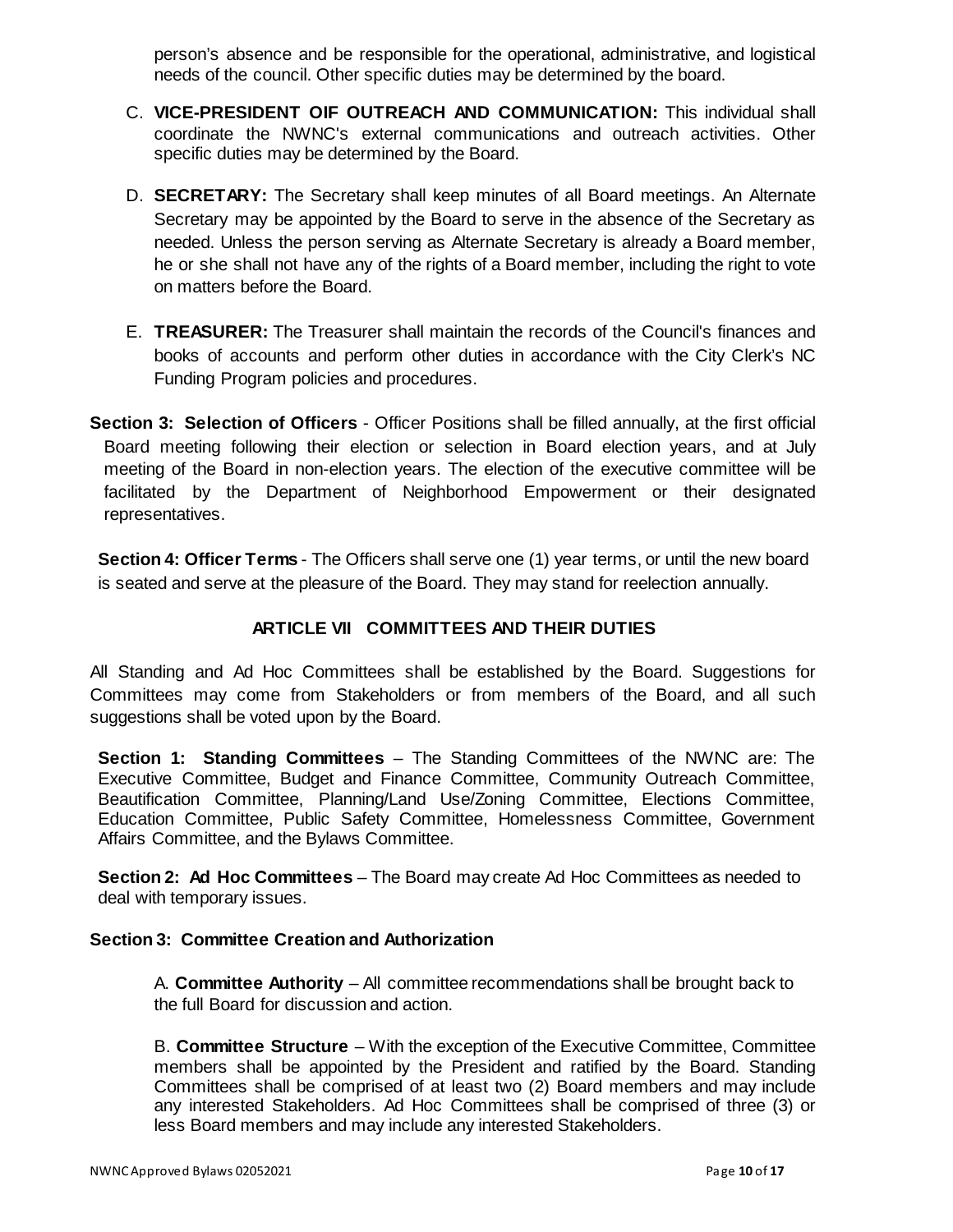C. **Committee Appointment** – All Committee Chairs shall be appointed by the President and confirmed by the Board. Only those Committee members who are Board members are eligible to serve as Chairman of a committee. The Chairs shall keep a written record of Committee meetings and shall provide regular reports on Committee matters to the Board.

D. **Committee Meetings** – Committee meetings are subject to and shall be conducted in accordance with the dictates of the Brown Act.

E. **Changes to Committees** – The Board may establish, disband or make changes as needed to any Standing or Ad Hoc committee. Any such action by the Board shall be noted in the Council meeting minutes.

F. **Removal of Committee Members** – Committee members may be removed in the same manner in which they were appointed.

## **ARTICLE VIII MEETINGS**

<span id="page-10-0"></span>All meetings, as defined by the Ralph M. Brown Act (*California Government Code Section 54950.5 et seq.*), shall be noticed and conducted in accordance with the Act, the Neighborhood Council Agenda Posting Policy, and all other applicable laws and governmental policy.

<span id="page-10-1"></span>**Section 1: Meeting Time and Place** - All meetings shall be held within the NWNC boundaries at a location, date, and time set by the Board. A calendar of regular meetings shall be established by the Board at its first regular meeting of each calendar year.

- A. **Regular Meetings**  Regular General Board meetings shall be held at least once per quarter and may be held more frequently as determined by the Board. Prior to any action by the Board, there shall be a period of public comment. The Board shall determine the length and format of the period as appropriate.
- B. **Special Meetings**  The President or a majority of the Board shall be allowed to call a Special Council Meeting as needed.

<span id="page-10-2"></span>**Section 2: Agenda Setting** – The Executive Committee shall set the agenda for each General Board meeting. If the Executive Committee does not meet, the President shall set the meeting agenda within one hundred twenty (120) hours before the upcoming General Board meeting.

<span id="page-10-3"></span>**Section 3: Notifications/Postings** – Notice of all regular meetings shall be a minimum of three (3) days (72 hours) in advance of the meeting, and at least one (1) day (24 hours) in advance of a special meeting. At a minimum, notice shall be posted at the Council's one (1) Public Notice Locations specified on the Posting Location Form filed with the Department, on its website (if applicable), and emailed out to Stakeholders if the Council maintains such a database. Regular and special meeting agendas shall also be emailed to the Department of Neighborhood Empowerment, NC Support.

<span id="page-10-4"></span>**Section 4: Reconsideration** The Board may reconsider or amend its actions through the following Motion for Reconsideration process:

A. Before the Board reconsiders any matter, the Board must approve a Motion for Reconsideration. The Motion for Reconsideration must be approved by official action of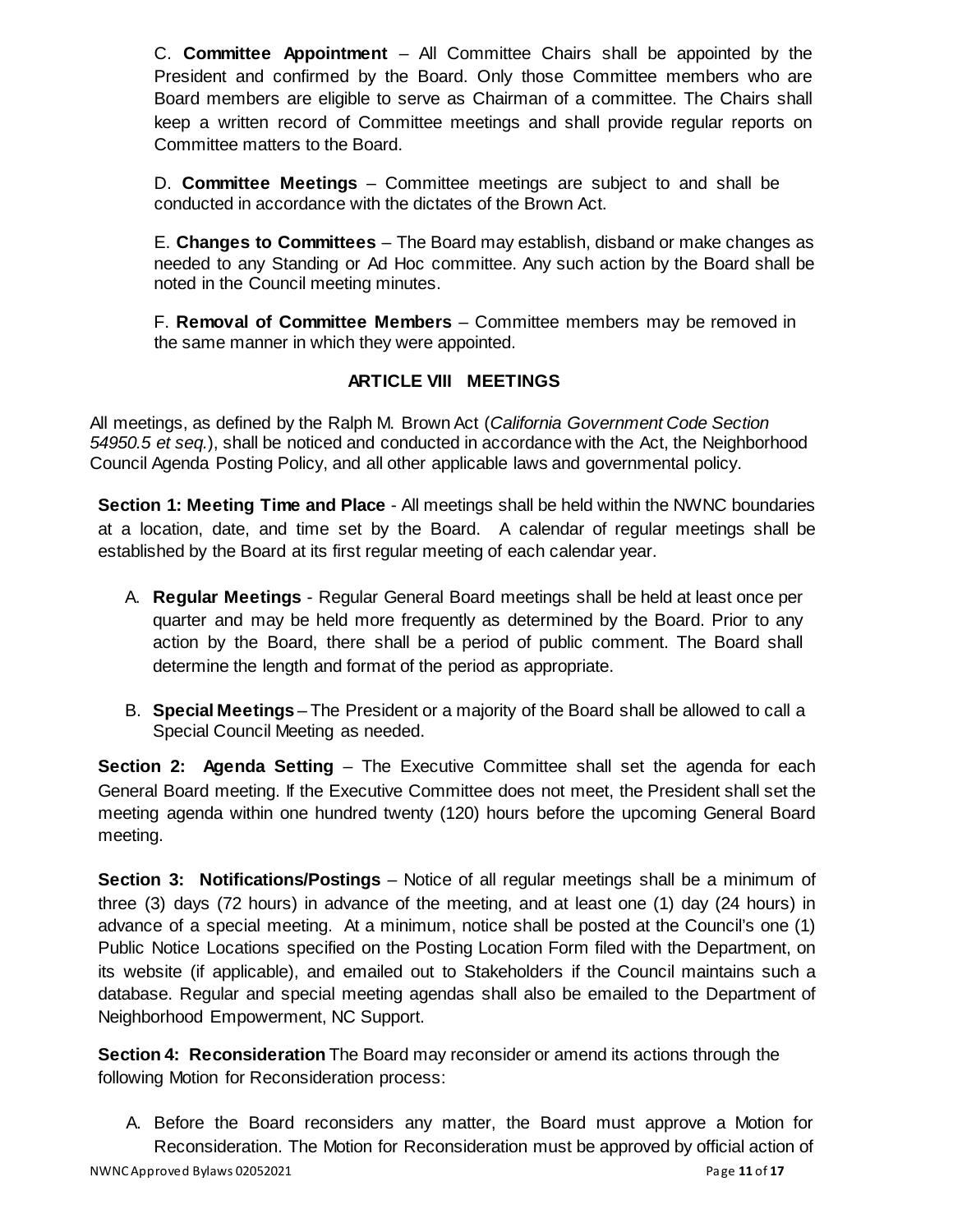the Board. After determining that an action should be reconsidered, the Board has the authority to re-hear, continue, or take action on the item that is the subject of reconsideration within any limitations that are stated in the Motion for Reconsideration.

- B. The Motion for Reconsideration must be brought, and the Board's approval of a Motion for Reconsideration must occur, either during the same meeting where the Board initially acted or during the Board's next regularly scheduled meeting that follows the meeting where the action subject to reconsideration occurred. The Council may also convene a special meeting within these specified time frames to address a Motion for Reconsideration.
- C. A Motion for Reconsideration may be proposed only by a member of the Board that previously voted on the prevailing side of the original action that was taken by the Board (the "Moving Board Member").
- D. The Moving Board Member may make the Motion for Reconsideration orally during the same meeting where the action that is the subject of reconsideration occurred, or by properly placing the Motion for Reconsideration on the agenda of a meeting that occurs within the allowed specified periods of time as stated above.
- E. In order to properly place the Motion for Reconsideration on the agenda of the subsequent meeting, the Moving Board Member shall submit a memorandum to the Secretary at least two (2) days in advance of the deadline for positing notices for the meeting. The memorandum must briefly state the reason(s) for requesting the reconsideration, and provide the Secretary with an adequate description of the matter(s) to be re-heard and the proposed action that may be adopted by the Board if the Motion for Reconsideration is approved.
- F. A Motion for Reconsideration that is properly brought before the Board may be seconded by any member of the Board.
- G. This reconsideration process shall be conducted at all times in accordance with the Brown Act.

## **ARTICLE IX FINANCES**

- <span id="page-11-0"></span>A. The Board shall review its fiscal budget and make adjustments as needed to comply with City laws and City administrative rules, and to keep in compliance with Generally Accepted Accounting Principles and the City's mandate for the use of standardized budget and minimum funding allocation requirements.
- B. The Board shall adhere to all rules and regulations promulgated by appropriate City officials regarding the Council's finances, where the term "appropriate City officials" means those officials and/or agencies of the City of Los Angeles who have authority over Neighborhood Councils.
- C. All financial accounts and records shall be available for public inspection and posted on the NWNC website, if available.

NWNC Approved Bylaws 02052021 **Page 12** of **17 Page 12** of **17** D. Each month, the Treasurer shall provide to the Board detailed reports of the NWNC's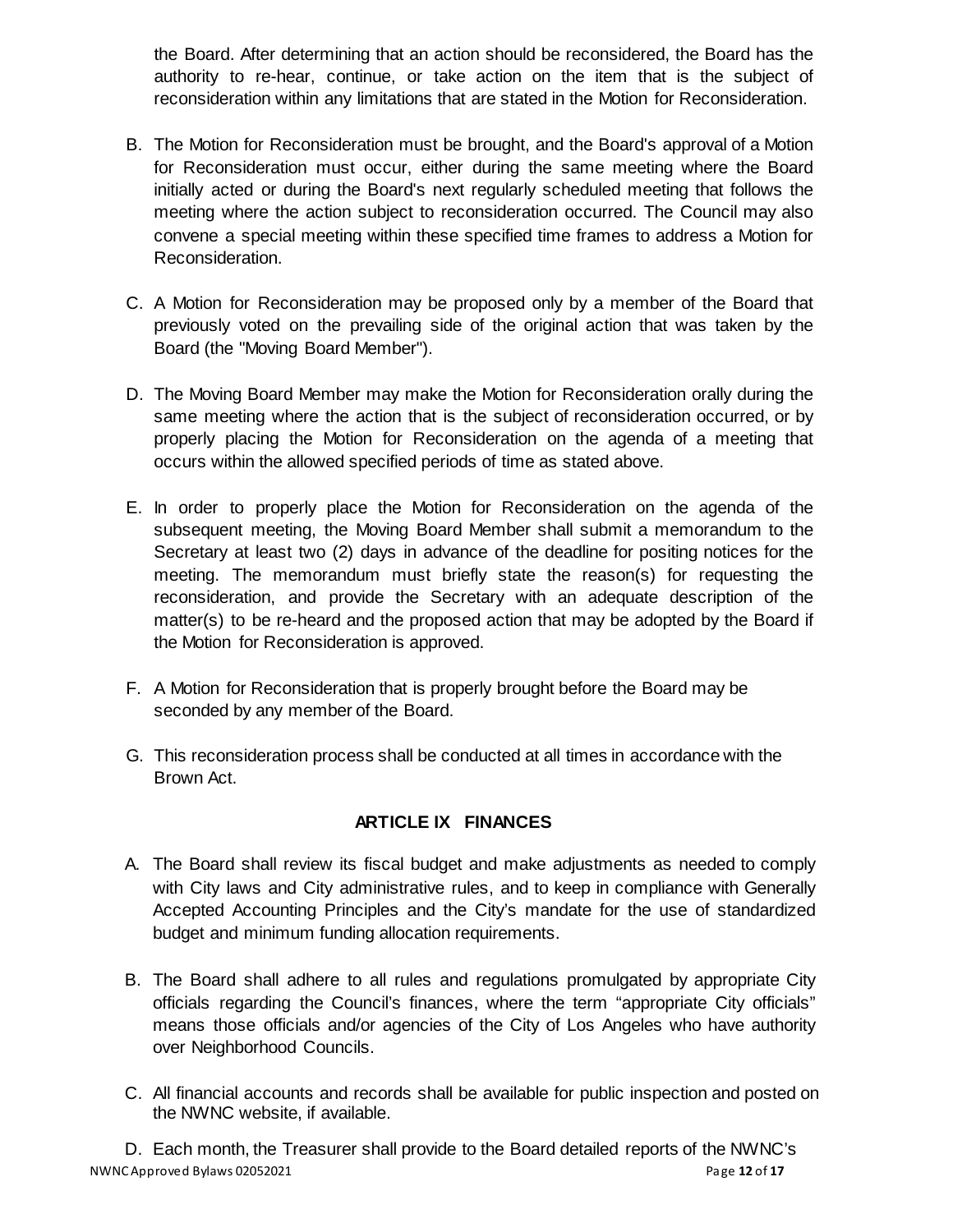accounts.

E. The Council will not enter into any contracts or agreements except through the LA City Clerk Neighborhood Council Funding Division.

## **ARTICLE X ELECTIONS**

<span id="page-12-1"></span><span id="page-12-0"></span>**Section 1: Administration of Election –** The NWNC's election will be conducted pursuant to any and all City ordinances, policies and procedures pertaining to Neighborhood Council elections.

<span id="page-12-2"></span>**Section 2: Governing Board Structure and Voting –** The number of Board seats, the eligibility requirements for holding any specific Board seats, and which Stakeholders may vote for the Board seats are noted in Attachment B.

<span id="page-12-3"></span>**Section 3: Minimum Voting Age** – Except with respect to a Youth Board Seat, a stakeholder must be at least 16 years of age on the day of the election or selection to be eligible to vote. [See Admin. Code §§ 22.814(a) and 22.814(c)]

<span id="page-12-4"></span>**Section 4: Method of Verifying Stakeholder Status** – Voters will verify their Stakeholder status by providing acceptable documentation.

<span id="page-12-5"></span>**Section 5: Restrictions on Candidates Running for Multiple Seats –** A candidate shall declare their candidacy for no more than one (1) position on the Board during a single election cycle.

<span id="page-12-7"></span><span id="page-12-6"></span>**Section 6: Other Election Related Language –** Not Applicable.

## **ARTICLE XI GRIEVANCE PROCESS**

- A. Any grievance by a Stakeholder must be submitted in writing to the Secretary. Within ten (10) days of receipt, the Secretary will refer the grievance to a grievance panel comprised of five (5) Stakeholders who are randomly selected by the President from a list of Stakeholders who have expressed an interest in serving from time-to-time on such a grievance panel. Within ten (10) days of the referral, the Secretary will coordinate a time and place for the panel to meet with the person(s) submitting the grievance to discuss the basis for the grievance and the desired outcome.
- B. Within thirty (30) days of the panel meeting with the person(s) submitting the grievance, the panel members will conduct any investigation necessary in order to reach agreement on the panel's recommendation to the Board. A report will be written and forwarded to the Secretary outlining the panel's collective recommendations for resolving the grievance. This item shall then be placed on the General Board Meeting agenda.
- C. The agenda for discussion at the next Board meeting. The Board may receive a copy of the panel's report and recommendations prior to the meeting, but the matter will not be discussed among Board members until the matter is heard by the existing and present Board at a meeting, pursuant to the Brown Act.
- D. This formal grievance process is not intended to apply to Stakeholders who simply disagree with an Official Action taken by the Board. Those grievances can be aired at Board meetings. This grievance process is intended to address matters involving procedural disputes, e.g., the Board's failure to comply with its rules or these Bylaws. The Neighborhood Council grievance review process will be conducted pursuant to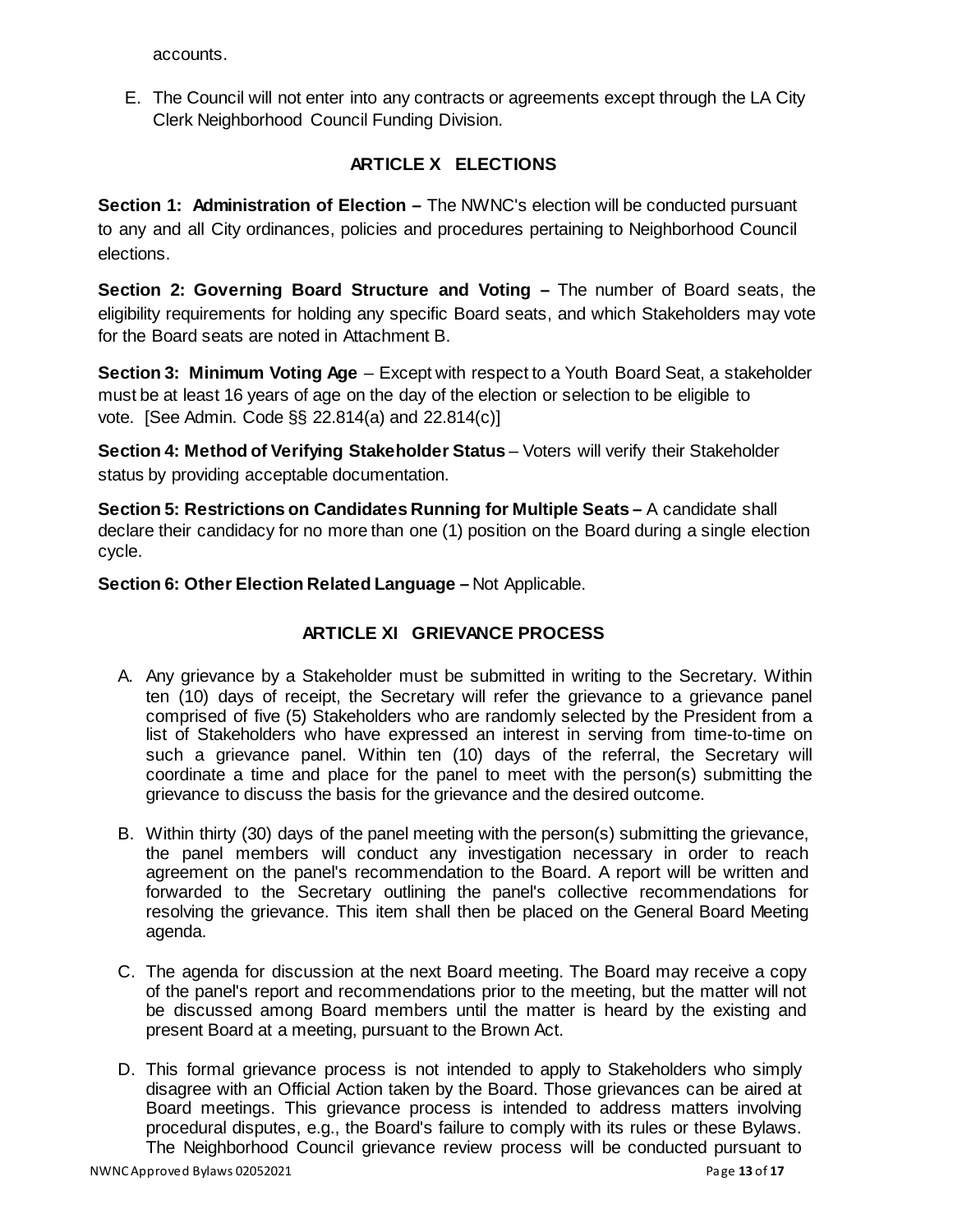any and all City ordinances, policies and procedures pertaining to Neighborhood Council grievances.

- E. In the event that a grievance cannot be resolved through this grievance process, the matter may be referred to the Department of Neighborhood Empowerment for consideration or dispute resolution in accordance with the Plan.
- F. The Council will not enter into any contracts or agreements except through the Department of Neighborhood Empowerment.

## **ARTICLE XII PARLIAMENTARY AUTHORITY**

<span id="page-13-0"></span>The Council shall use Rosenberg's Rules of Order current edition as published by the League of California Cities when conducting Council Meetings. If Rosenberg's Rules of Order are silent on an issue, the Council shall refer to Robert's Rules of Order.

Additional rules and/or policies and procedures regarding the conduct of the Board and/or Council Meetings may be developed and adopted by the Board.

## **ARTICLE XIII AMENDMENTS**

- <span id="page-13-1"></span>A. A NWNC Member or a Stakeholder may propose amendments to these Bylaws during the public comment period of a NWNC meeting.
- B. A proposal to amend these Bylaws must then be formalized in writing and submitted by the Board member or Stakeholder making the request, to the NWNC Executive Board and then put on agenda for the next NWNC regular meeting or special meeting.
- C. An amendment to these Bylaws requires two-thirds (2/3) vote of the NWNC Board members present at a duly noticed general or special meeting. All changes shall then be forwarded to the Department for review and approval.
- D. Amendments shall not be valid, final, or effective until approved by the Department of Neighborhood Empowerment. Once approved, any changes in the Bylaws shall become effective immediately.

## **ARTICLE XIV COMPLIANCE**

<span id="page-13-2"></span>The NWNC, its representatives, and all Community Stakeholders shall comply with these Bylaws and with any additional Standing Rules or Procedures as may be adopted by the Board as well as all local, county, state and federal laws, including, without limitation, the Plan, the City Code of Conduct, the City Governmental Ethics Ordinance (*Los Angeles Municipal Code Section 49.5.1*), the Brown Act (*California Government Code Section 54950.5 et seq*.), the Public Records Act, the American Disabilities Act, and all laws and governmental policies pertaining to Conflicts of Interest.

<span id="page-13-3"></span>**Section 1: Code of Civility** – The NWNC, its representatives, and all Community Stakeholders shall conduct all NWNC business in a civil, professional, and respectful manner. Board members will abide by the Commission's Neighborhood Council Board Member Code of Conduct Policy.

<span id="page-13-4"></span>NWNC Approved Bylaws 02052021 **Page 14** of **17 Page 14** of **17 Section 2: Training** – All Board members shall take all required training in the fundamentals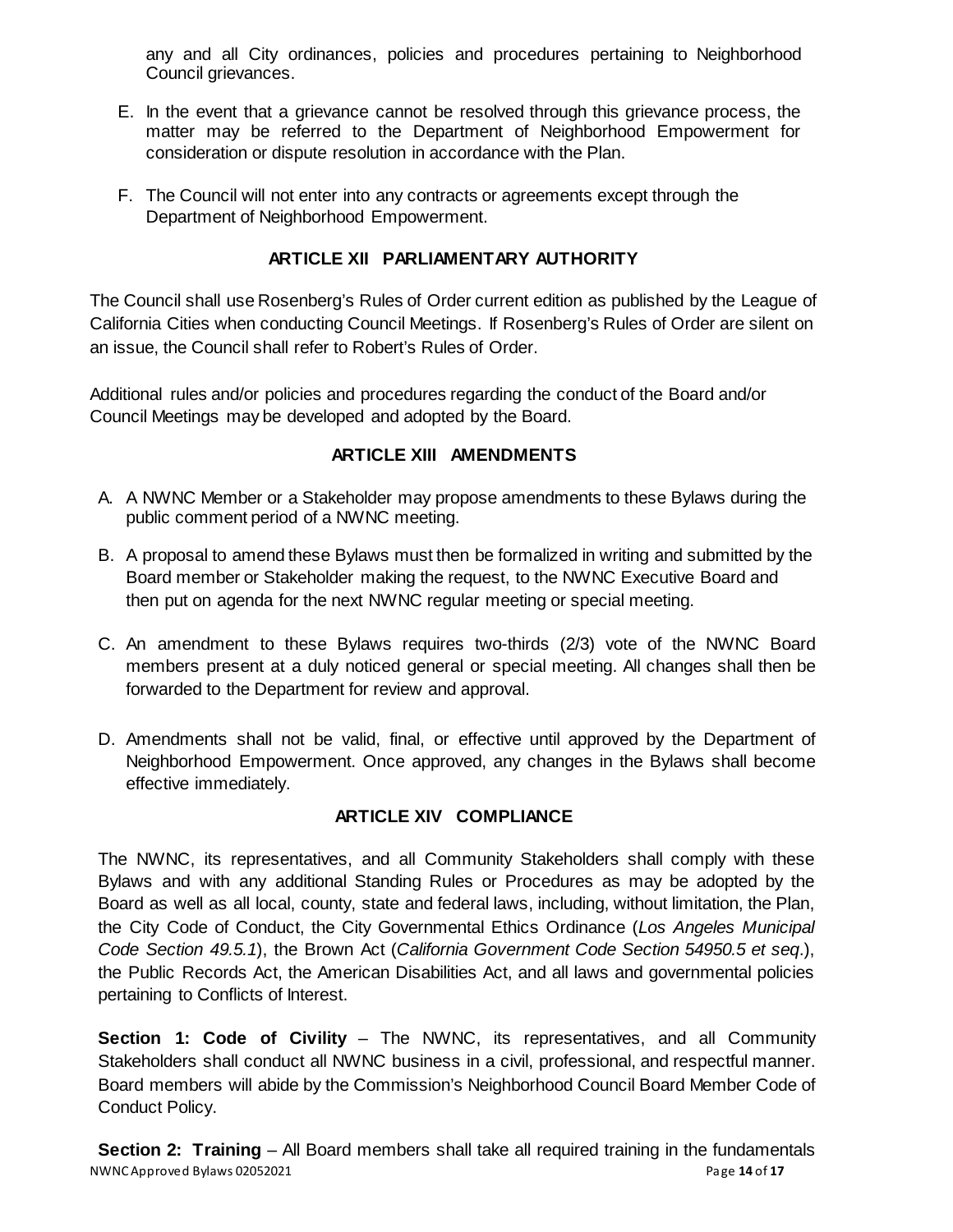of Neighborhood Councils, including, but not limited to, ethics, funding, workplace violence and sexual harassment trainings provided by the City within sixty (60) days of being seated, or they will not obtain voting rights. All board members must take ethics, code of conduct, and funding training, and/or renew their Certifications, prior to being allowed to make motions or voting on funding related matters.

<span id="page-14-0"></span>**Section 3: Self-Assessment** – Every year, the NWNC shall conduct a self-assessment pursuant to Article VI, Section 1 of the Plan.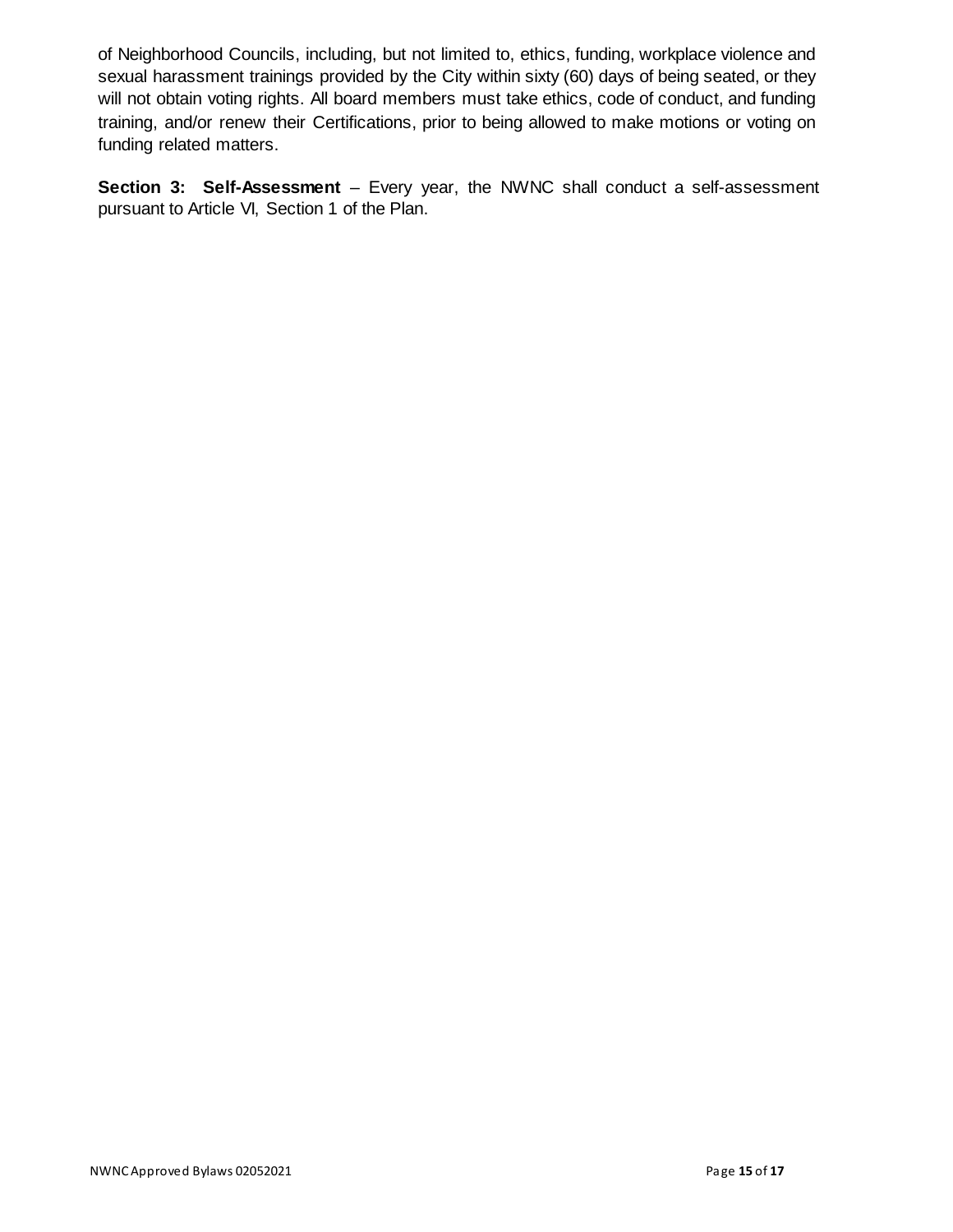<span id="page-15-0"></span>

## **ATTACHMENT A - Map of Northridge West Neighborhood Council**